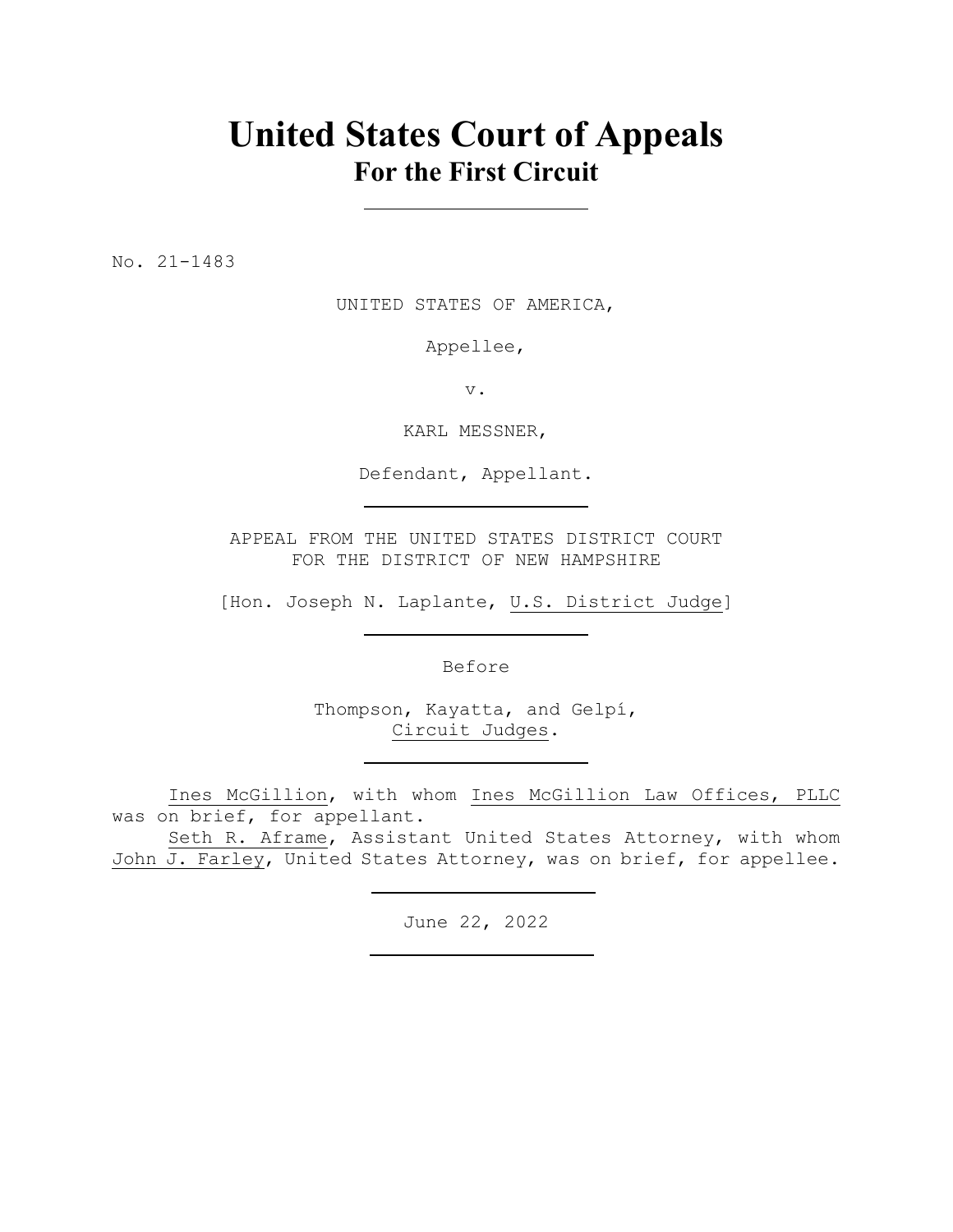**THOMPSON**, **Circuit Judge**. After pleading guilty to one count of possession of child pornography, Karl Messner was sentenced to an under-Guidelines-range sentence of 46 months. Invoking a narrow exception to his appellate waiver of that sentence, he now claims that his trial counsel was ineffective for failing to object on constitutional grounds to a four-level Guidelines enhancement. Because we conclude that the undisputed facts reveal Messner suffered no prejudice from any claimed deficient performance, we affirm.

## **BACKGROUND**

We begin our history<sup>1</sup> back in 2016, when the National Center for Missing and Exploited Children (NCMEC) got a tip from a website known as Chatstep.com that someone, using particular screennames like "janet" and "cindy," was uploading what appeared to be child pornography to various chat rooms on its website. Homeland Security Investigations got involved, and the IP (short for internet-protocol) addresses associated with the tips all linked back to one service provider in Weare, New Hampshire. When that service provider was subpoenaed, it forked over records indicating that the IP addresses were assigned to Messner.

<sup>&</sup>lt;sup>1</sup> Because Messner pled quilty, we draw that history from his plea agreement, the undisputed sections of the presentence investigation report ("PSR"), and the transcripts of his changeof-plea and sentencing hearings. United States v. González, 857 F.3d 46, 52 (1st Cir. 2017).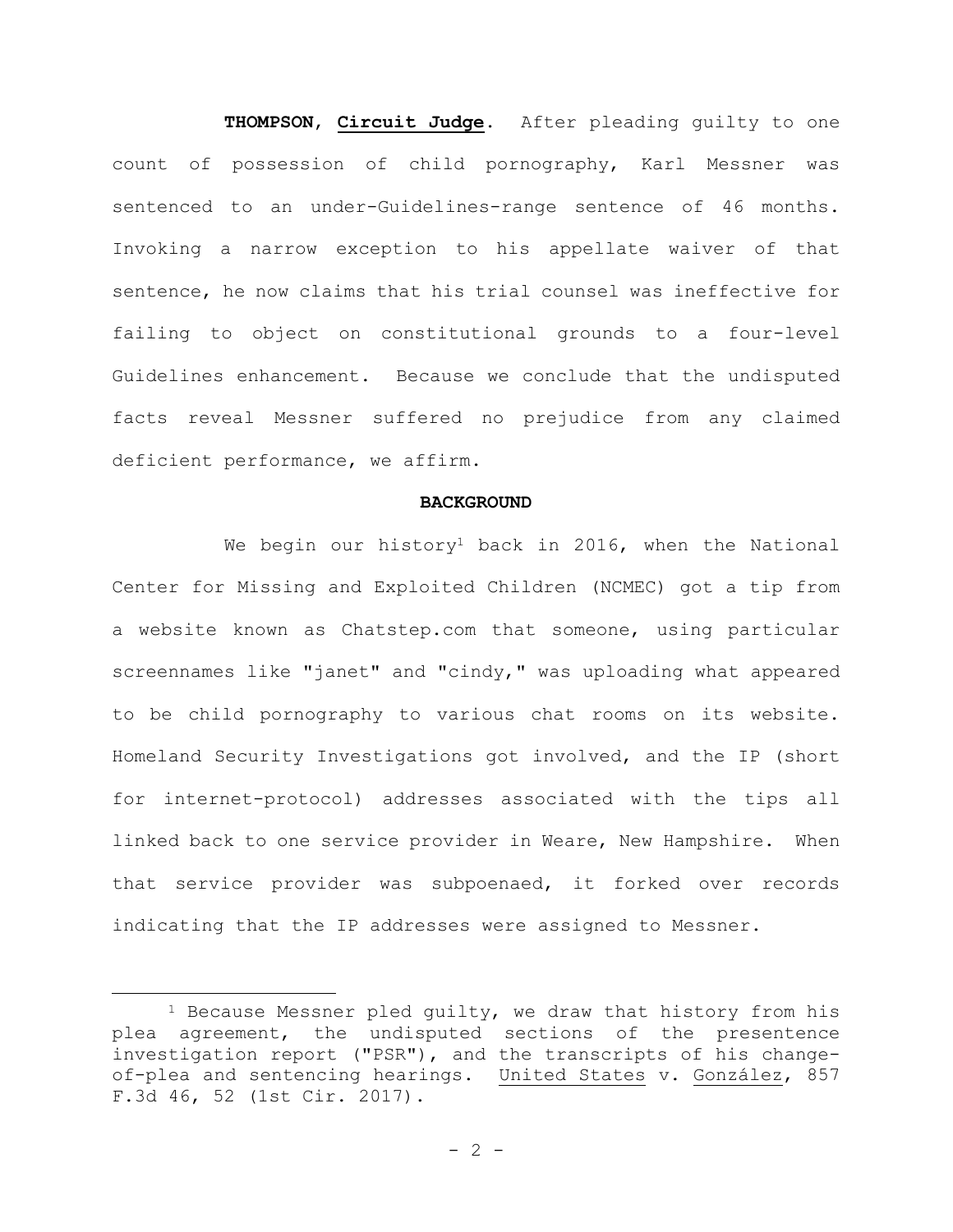After obtaining a search warrant, federal investigators appeared at Messner's door early one morning in October 2016. Still in his pajamas and bathrobe, Messner let the agents in and agreed to speak with them. In that conversation, Messner admitted that he used the internet service provider the agents had subpoenaed and also identified several computers in the house. Messner further admitted to agents that he used Chatstep to view child pornography, that he used various screennames on the website, and that he saved some unknown number of child-porn images, which he told investigators they would find on his laptop and thumb drives. Messner disclaimed any interest in touching children and called his viewing of the child porn a "small diversion."

After federal investigators seized two laptops and several thumb drives from the home, they brought them in for forensic examination. On one laptop and one thumb drive, agents recovered fewer than 150 still images of child pornography. The photos were sent over to NCMEC, which reported back that 27 of the photos were of known minor victims.

After the parties attempted unsuccessfully to reach a pre-indictment resolution of this case, a federal grand jury handed down a one-count indictment charging Messner with possession of child pornography in violation of 18 U.S.C. § 2252(a)(4)(B). Messner moved to suppress the statements he gave to investigators on the morning of the search, but when that motion was

 $- 3 -$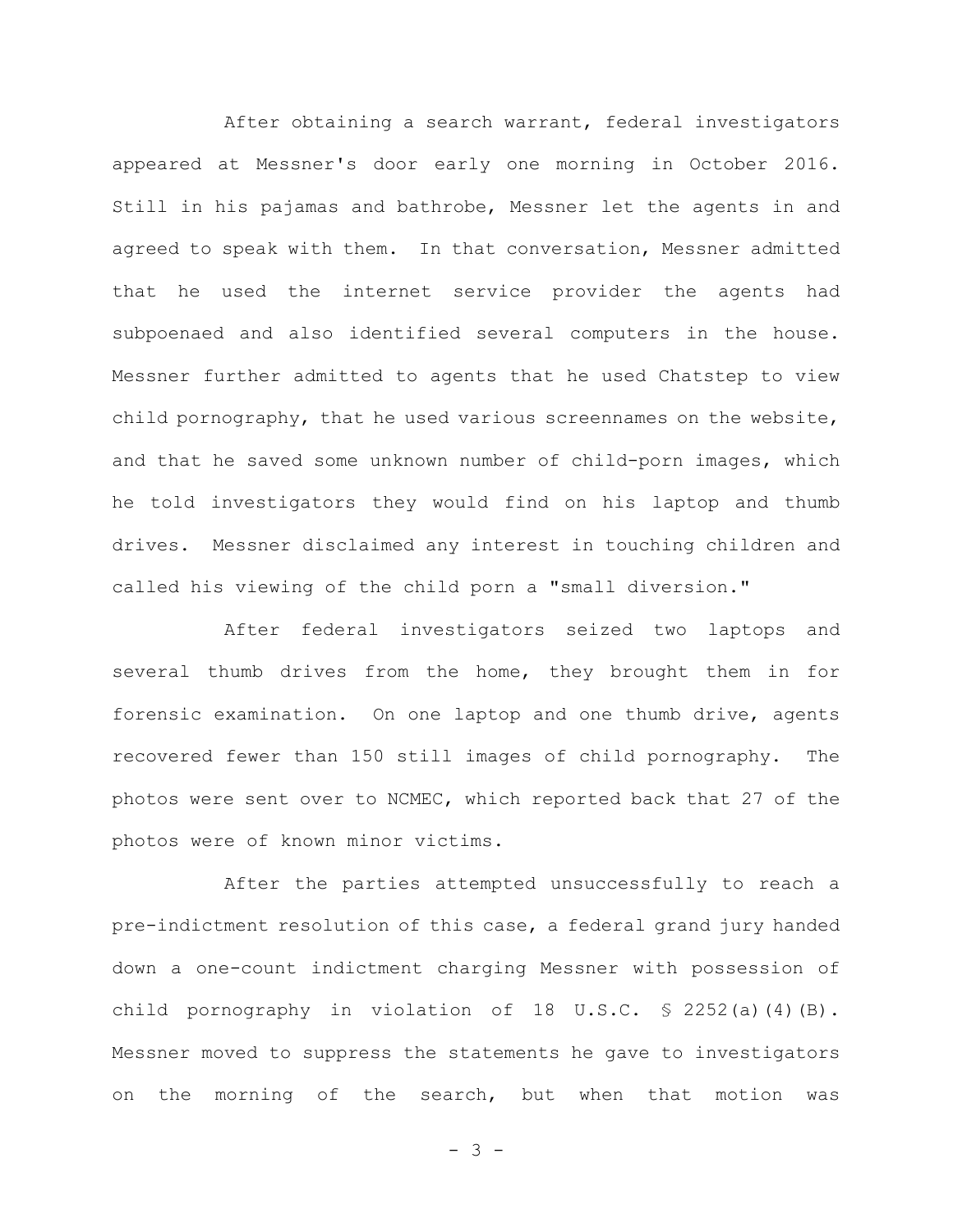unsuccessful, Messner reached an agreement with the government to plead guilty. As part of that agreement, Messner agreed that he waived his right to appeal or collaterally attack his sentence if it was within or lower than the Guidelines range determined by the court. Tucked in there, though, was a clause allowing him to appeal based on new legal principles with retroactive effect or based on ineffective assistance of counsel.<sup>2</sup>

Following the entry of Messner's plea, things then turned to the U.S. Probation Office, which prepared the PSR in this case. As part of that report, the probation officer described three images that were part of Messner's child-porn stash. Two images each depicted a naked pre-pubescent girl under the age of 12, with each photo's focal point on the young girl's genitals. The third photo, the probation officer said, "depicts an adult male penis penetrating the vagina of a toddler-aged female." Messner did not object to the PSR's factual description of those images.

Based on the conduct depicted in the photos, the initial draft of the PSR applied a four-level enhancement under U.S.S.G. § 2G2.2(b)(4) (without a further subparagraph notation) because the offense involved material that "portrays sexual abuse or exploitation of an infant or toddler," subparagraph (B) of that

<sup>2</sup> Messner also reserved the right to appeal the denial of his motion to suppress, but he has apparently elected not to do so.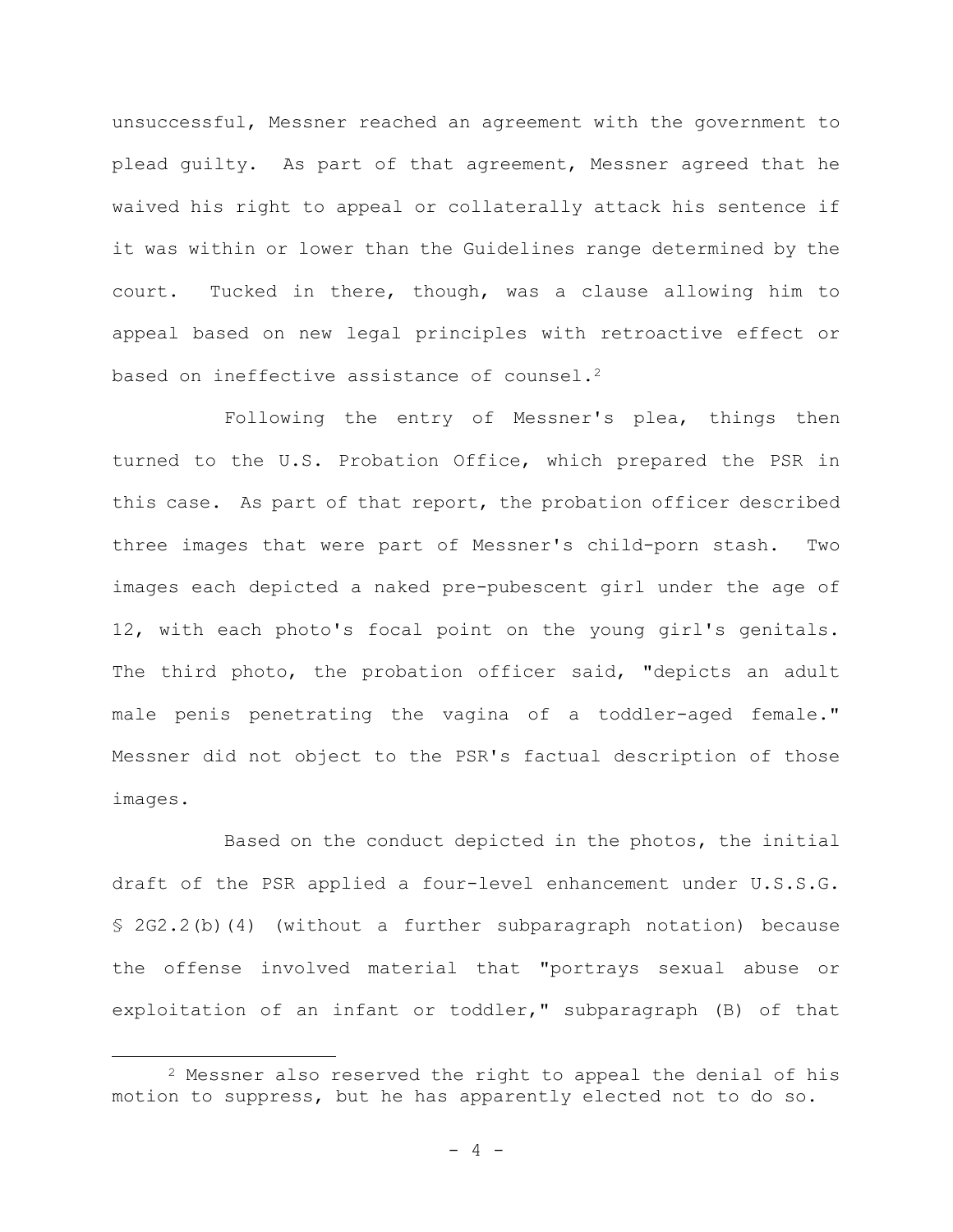Guidelines provision. Messner's first trial counsel objected to that enhancement,  $3$  arguing that "the material did not portray" the sexual abuse or exploitation of an infant or toddler and directing the probation officer to the enhancement's application notes, but without further elaboration. But again, counsel did not object to the PSR's description of the nature of the photographs reviewed. Responding to the objection, the probation officer said that the four-level enhancement under § 2G2.2(b)(4) applied because one photo depicted an adult male penis penetrating the vagina of a toddler-aged female. The probation officer thus relied on the contention that the photo qualified as sadistic or masochistic - subparagraph (A) of the Guidelines section. The probation officer made no changes to the PSR, leaving the PSR with a reference to § 2G2.2(b)(4) (with no subparagraph) and the notation that the material portrays the sexual abuse or exploitation of an infant or toddler -- a nod to subparagraph (B) of the Guidelines section. Still, the probation officer's response invoking the sadistic-ormasochistic enhancement was submitted to the district court as an addendum to the final version of the PSR, which the court acknowledged reading. When Messner's original trial counsel submitted the first sentencing memorandum, he added no further

<sup>3</sup> Messner's initial trial counsel passed away while Messner was awaiting sentencing.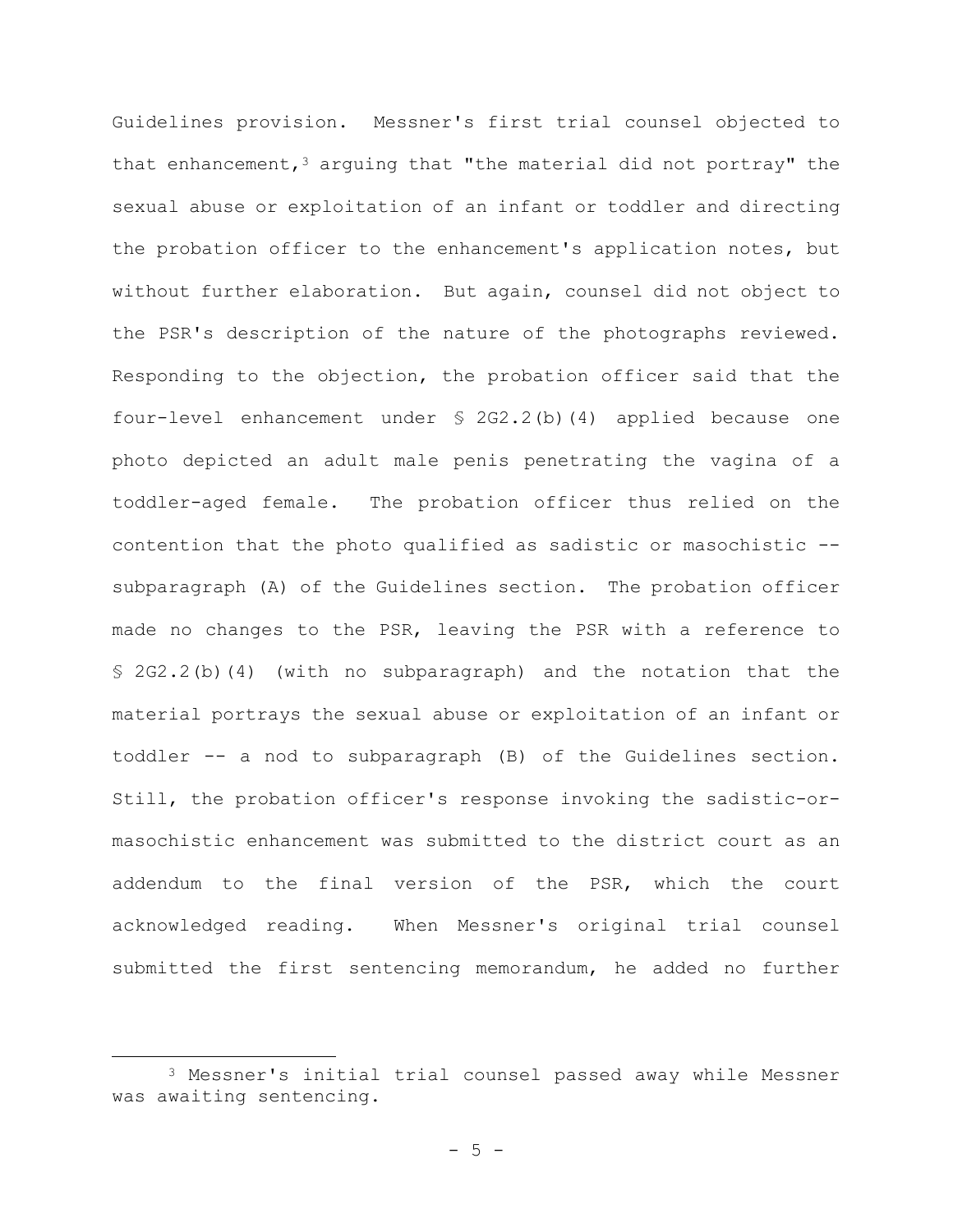argument that the sadistic-or-masochistic enhancement would not apply.

After some time passed, Messner's new trial counsel filed a new sentencing memorandum. In that memo, Messner's counsel conceded -- relying on the PSR's description of the photographs - that "the evidence . . . supports that Mr. Messner possessed a single photograph depicting sexual abuse of a toddler," citing to the PSR's descriptions of the three photographs. At sentencing, Messner's counsel did not object to any of the Guidelines calculations, thus conceding that (at least in her view) the fourlevel enhancement under  $\S$  2G2.2(b)(4) was legally sound  $--$  though she did advocate that the court should view that four-level enhancement as steep and thus depart or vary downward from the Guidelines range.

The district court ultimately took up Messner's bid to give him a sentence more lenient than the Guidelines recommended. The Guidelines range put Messner's sentence between 70 and 87 months. The district court, however, thought that in this case the Guidelines over-punished based on the number of images at issue and therefore applied a two-level downward variance (on top of the two-level reduction the government had already agreed to). That put the adjusted Guidelines-range sentence between 46 and 57 months, see U.S.S.G. ch. 5, pt. A (sentencing table) (2018), and the district court handed Messner a sentence on the bottom end of

- 6 -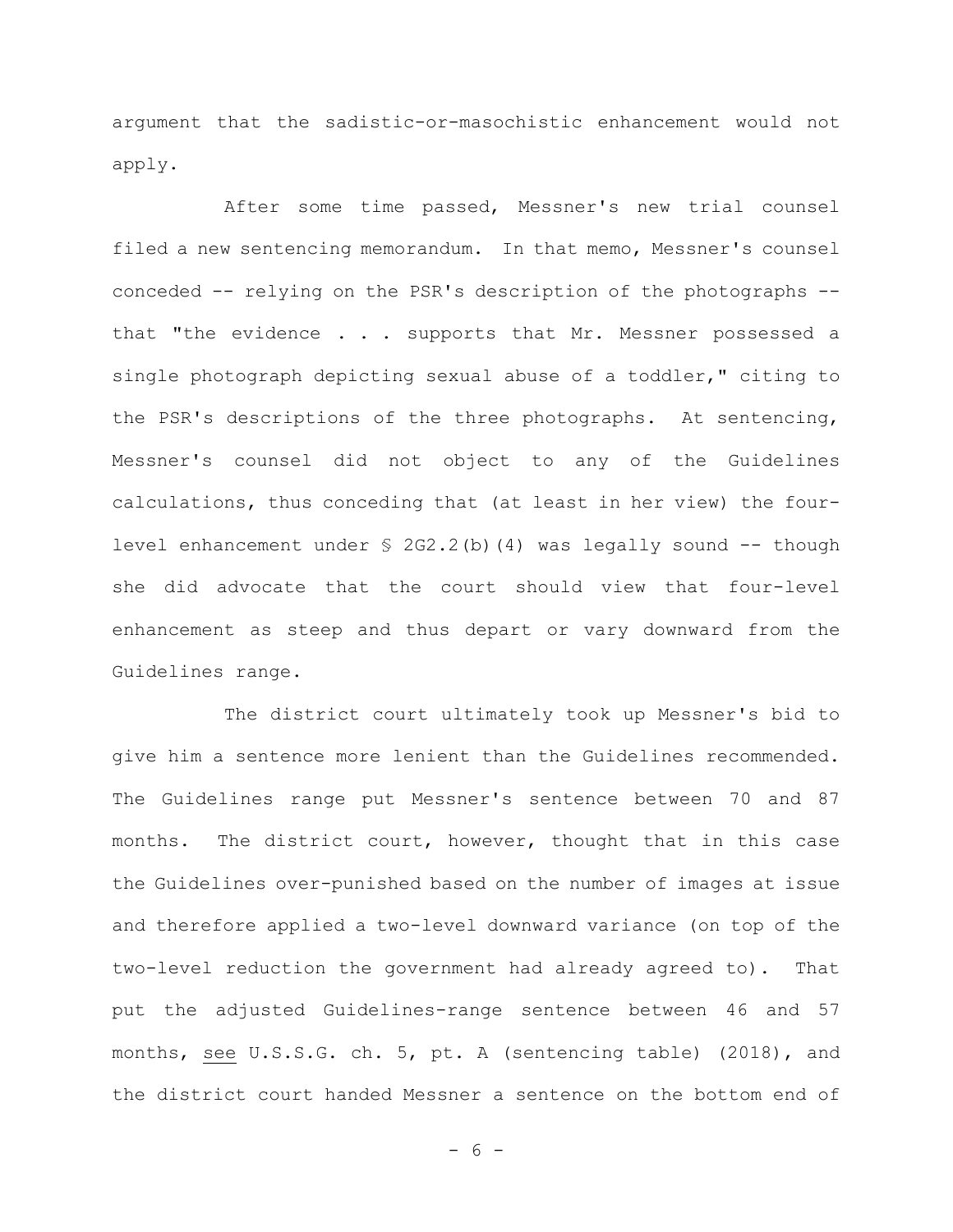that range -- 46 months in prison. That sentence was, indeed, within or lower than the Guidelines range determined by the court, so Messner's appellate waiver applies.

Undeterred, Messner filed a timely notice of appeal and now, armed with new appellate counsel, seeks to shoehorn his appeal into the narrow exception in his appellate waiver.<sup>4</sup>

## **DISCUSSION**

Cognizant of his appeal waiver, Messner now contends that his sentencing proceedings were infected by ineffective assistance of his counsel because counsel failed to object on constitutional grounds to the four-level enhancement under U.S.S.G. § 2G2.2(b)(4)(B).

Under the Sixth Amendment, criminal defendants have the right to competent counsel at various "critical stages of a criminal proceeding," including (as relevant here) at their sentencing proceedings. Lafler v. Cooper, 566 U.S. 156, 165

<sup>4</sup> Technically, Messner prematurely filed his notice of appeal before judgment was entered. Messner's appeal of his sentence of imprisonment ripened, however, when judgment on that sentence was entered. See Fed. R. App. P. 4(b)(2) ("A notice of appeal filed after the court announces a decision, sentence, or order -- but before the entry of the judgment or order -- is treated as filed on the date of and after the entry."). Litigants be warned, though: That rule is not all encompassing, and a notice of appeal that jumps the gun on the judgment could potentially leave some yet-to-be-decided issues unappealable. See Manrique v. United States, 137 S. Ct. 1266, 1273 (2017) ("If the court has not yet decided the issue that the appellant seeks to appeal, then [Rule of Appellate Procedure 4(b)(2)] does not come into play.").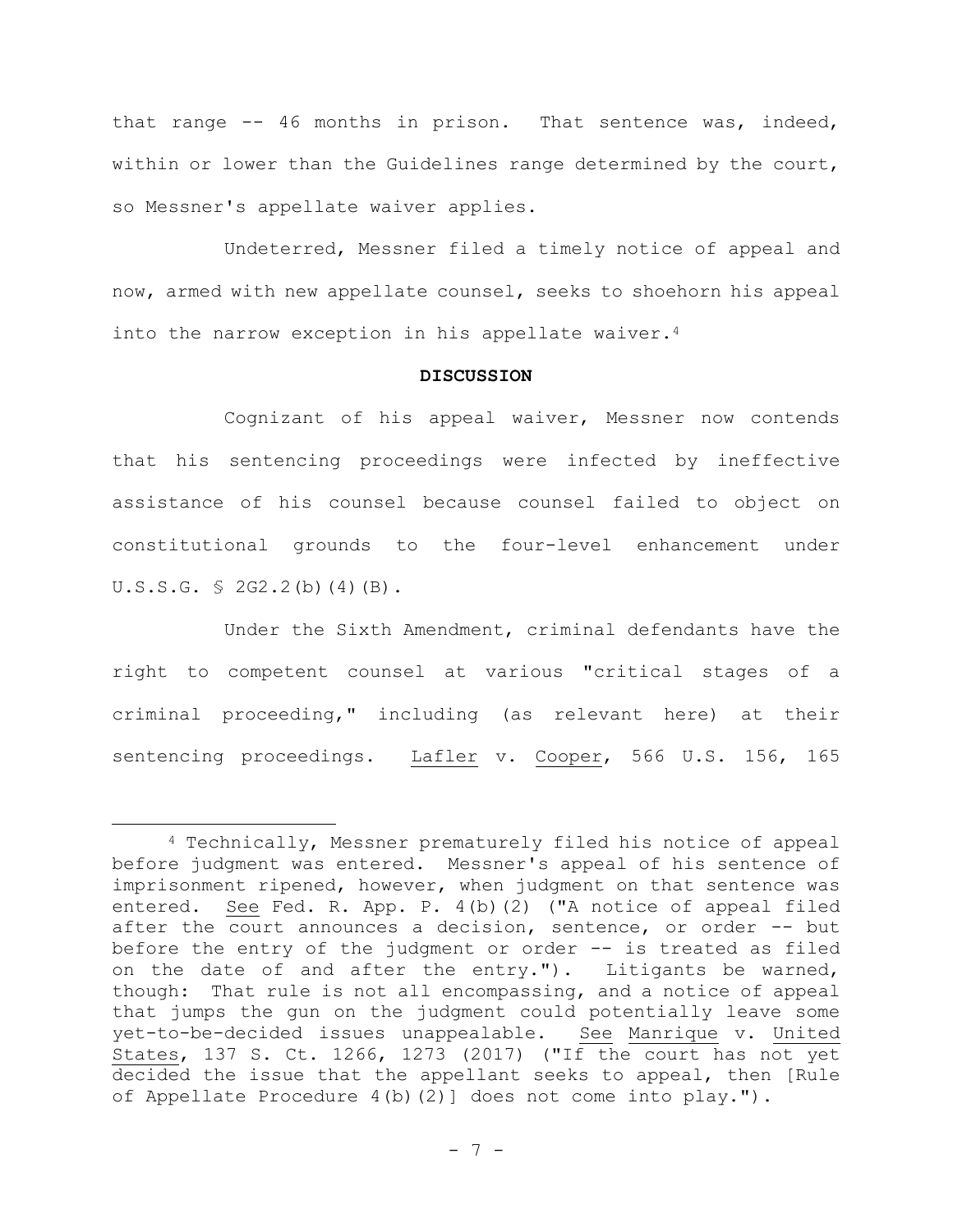(2012). In assessing a defendant's claim that counsel was constitutionally ineffective (and thus rose to the level of a Sixth Amendment violation), we follow the two-part test set out in Strickland v. Washington, 466 U.S. 668, 687 (1984). Under that standard, a defendant must show both (1) that counsel's performance was deficient, and (2) that the deficient performance prejudiced her defense. Id.

We measure counsel's performance under the first prong using an "objective standard of reasonableness." United States v. Ortiz-Vega, 860 F.3d 20, 28 (1st Cir. 2017) (quoting United States v. Márquez-Pérez, 835 F.3d 153, 165 (1st Cir. 2016)). To show deficiency, the defendant has to fight off the strong presumption we apply that counsel's performance was adequate and that she "made all significant decisions in the exercise of reasonable professional judgment." United States v. Rivera-Ruperto, 852 F.3d 1, 8 (1st Cir. 2017) (quoting Strickland, 466 U.S. at 690).

To show prejudice in the context of ineffective assistance at sentencing, a defendant must show a reasonable probability that, but for incompetent counsel's errors, she would have received a lesser sentence. United States v. Grace, 367 F.3d 29, 37 (1st Cir. 2004); see Lafler, 566 U.S. at 165 ("[I]neffective assistance of counsel during a sentencing hearing can result in Strickland prejudice because any amount of additional jail time has Sixth Amendment significance." (cleaned up)). By reasonable

 $- 8 -$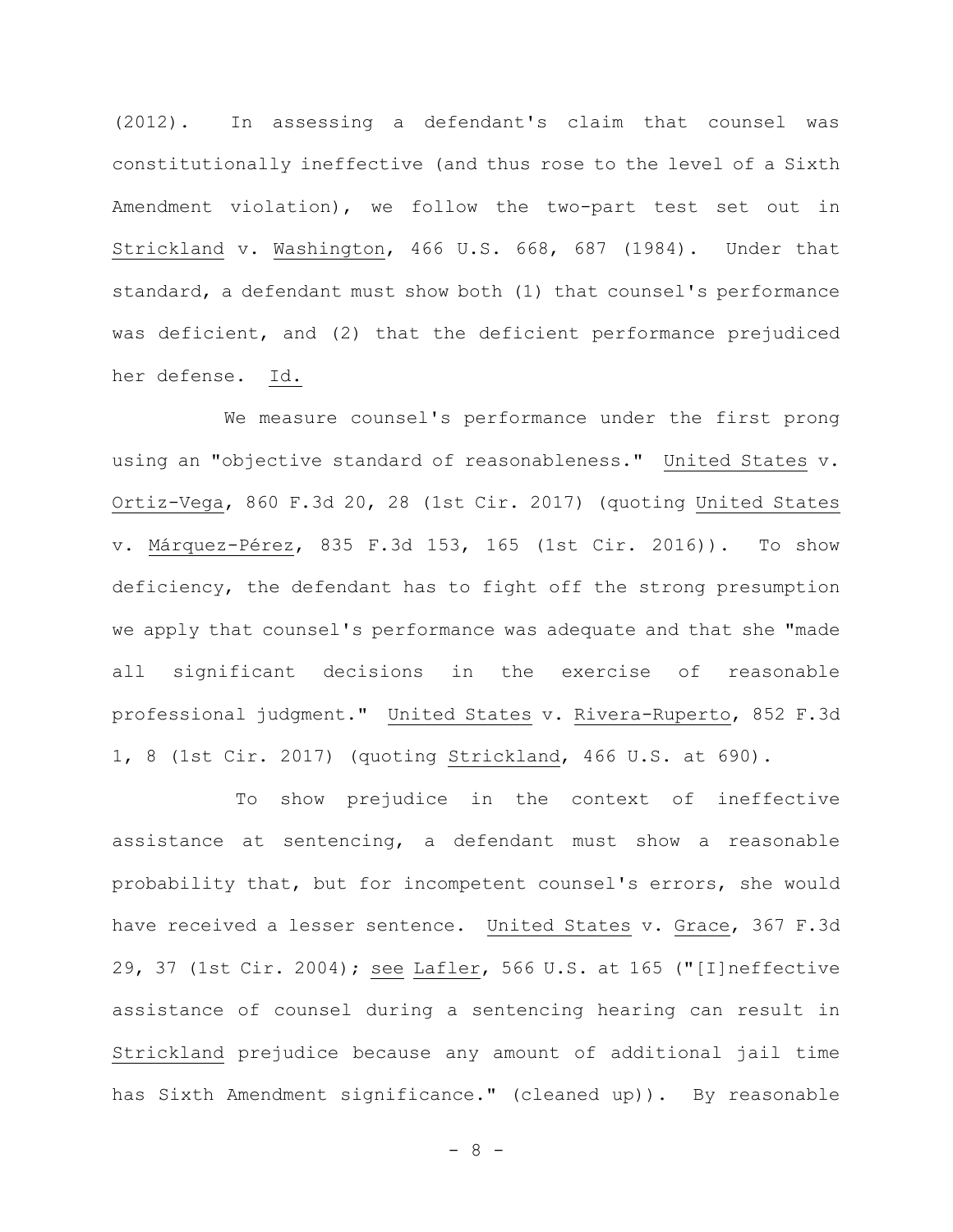probability, we mean "a probability sufficient to undermine confidence in the outcome." Strickland, 466 U.S. at 694. That doesn't mean that the defendant has to show that the deficient performance "more likely than not altered the outcome," but it does mean the defendant has to show a "substantial, not just conceivable" probability of a different result. United States v. Baptiste, 8 F.4th 30, 35 (1st Cir. 2021) (first quoting Strickland, 466 U.S. at 693, then quoting Harrington v. Richter, 562 U.S. 86, 112 (2011)); see Chum v. Coyne-Fague, 948 F.3d 438, 444 (1st Cir. 2020). And in making our assessment, we remain ever mindful that the prejudice prong is meant "to ensure a defendant has not suffered a fundamentally unfair or unreliable outcome." Baptiste, 8 F.4th at 35.

Messner bases his ineffective-assistance claim on the application of the four-level enhancement for material portraying the sexual abuse or exploitation of an infant or toddler. See U.S.S.G. § 2G2.2(b)(4)(B). As Messner identifies, that provision introducing the sexual-abuse-of-a-toddler enhancement wasn't put into the Guidelines until November 2016 -- one month after the conduct he pleaded guilty to. See U.S.S.G. supp. to app. C, amend. 801, at 133–35, 137. So, he says, applying that enhancement to his pre-November 2016 conduct was worthy of objection since it would violate ex post facto principles, see U.S. Const., art. I,

- 9 -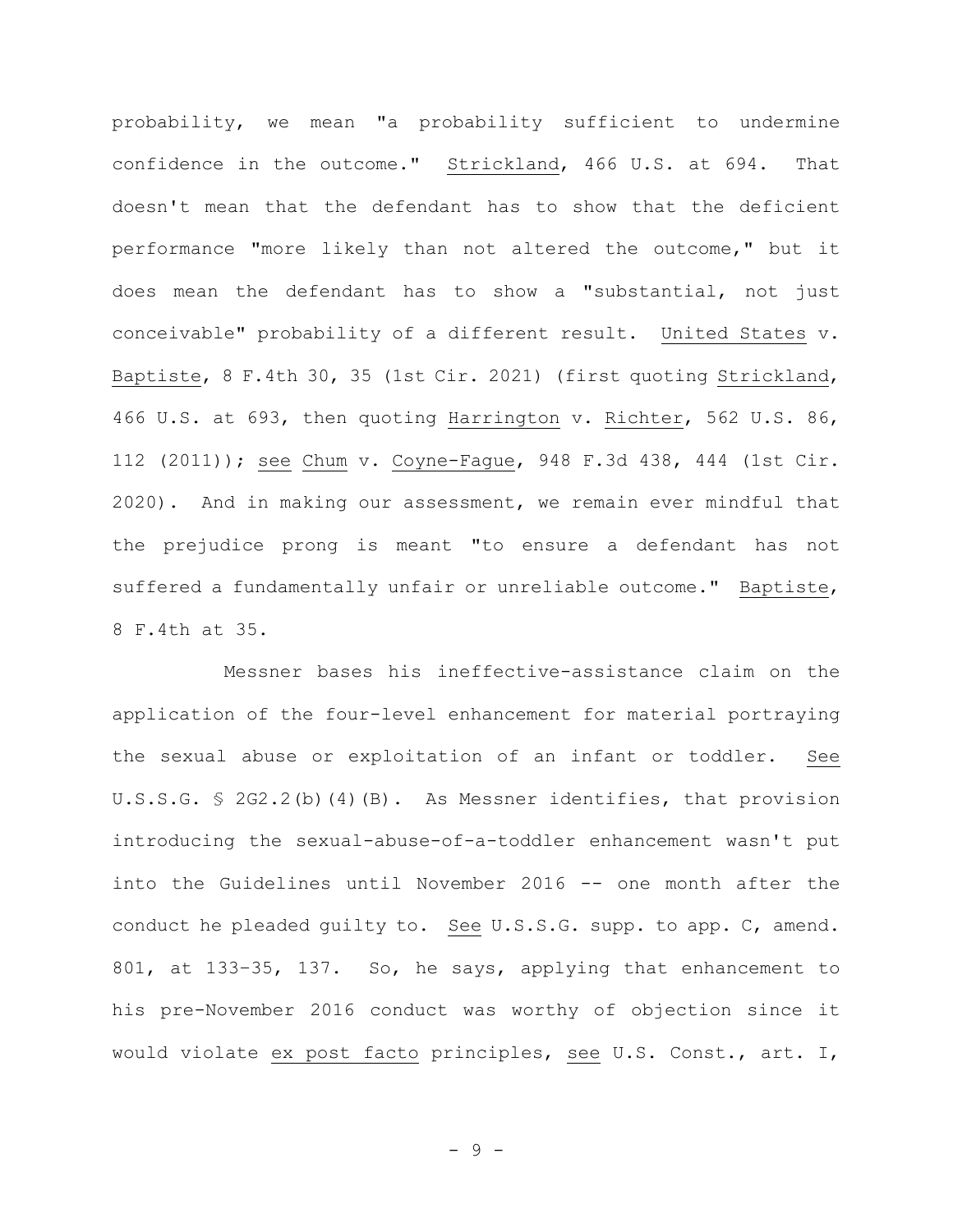§ 9, cl. 3 -- something he says any reasonably competent criminal-defense counsel would have known.<sup>5</sup>

Now, Messner's ineffective-assistance claim debuted on direct appeal raises a bit of an issue. As we've made clear on many an occasion, we review those direct-appeal claims only "rarely." See, e.g., United States v. LaPlante, 714 F.3d 641, 648 (1st Cir. 2013); United States v. Mala, 7 F.3d 1058, 1063 (1st Cir. 1993) (noting -- nearly thirty years ago -- that we had already by that point "held with a regularity bordering on the monotonous that fact-specific claims of ineffective assistance cannot make their debut on direct review"). That's so because in making his ineffective-assistance claim, the attack Messner must lodge often requires the resolution of factual issues on both prongs, which we courts of appeals are not adept to resolve. See United States v. Rodriguez, 675 F.3d 48, 55–56 (1st Cir. 2012); Mala, 7 F.3d at 1063.

Given that self-admitted inaptitude, we've developed three ways to address ineffective-assistance claims inaugurated on direct appeal. First, and most commonly, when the resolution of the claim requires further factual development, we often dismiss the claim without prejudice to its refiling as part of a motion

<sup>5</sup> "Ex post facto" is Latin for "[d]one or made after the fact" or "having retroactive force or effect." Ex Post Facto, Black's Law Dictionary (11th ed. 2019).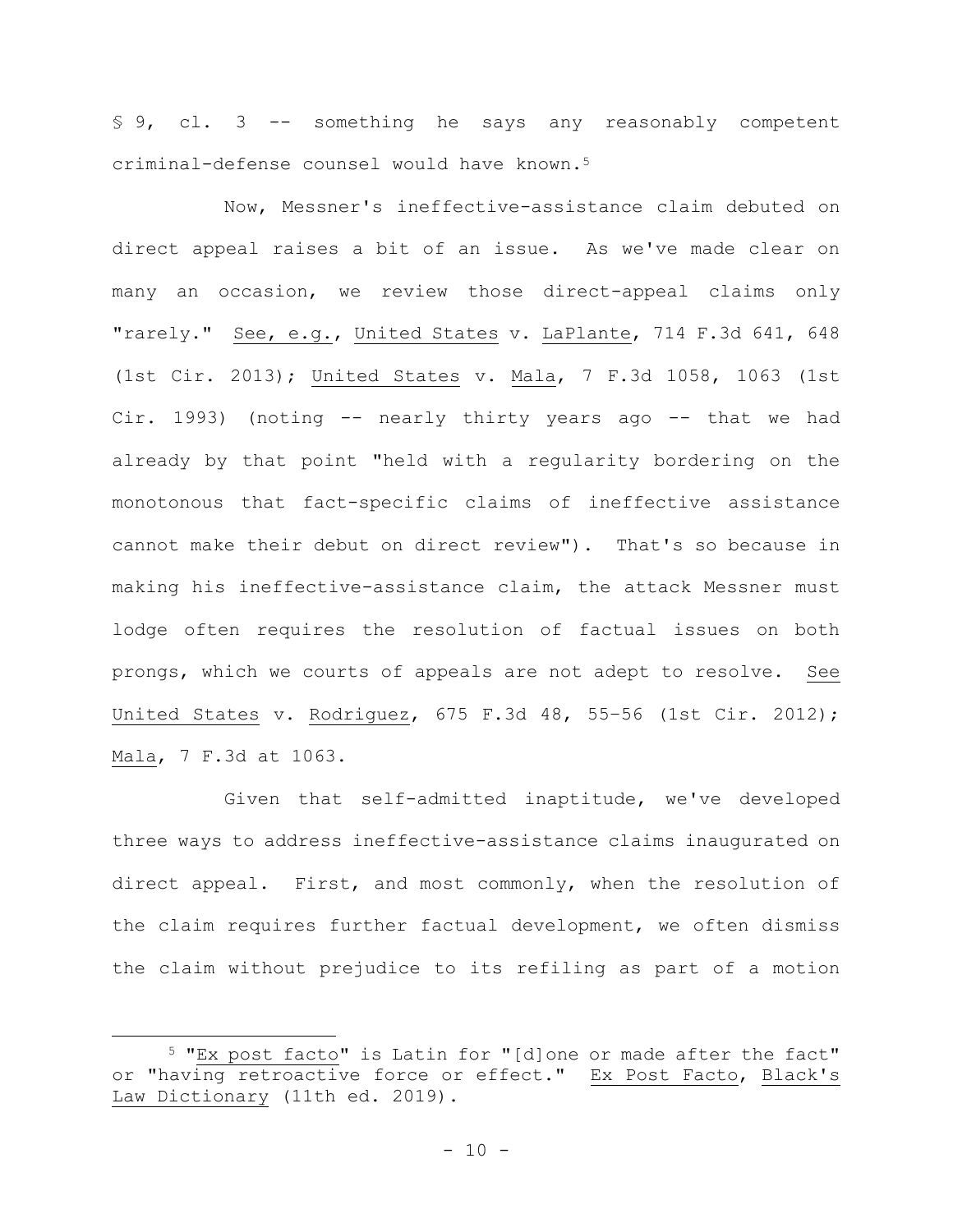under 28 U.S.C. § 2255. See, e.g., United States v. Maldonado, 708 F.3d 38, 45–46 (1st Cir. 2013); United States v. Guerrier, 669 F.3d 1, 9 (1st Cir. 2011). Second, we have softened that rule and at times said that "in special circumstances" -- such as when "the record is embryonic but contains sufficient indicia of ineffectiveness" -- we may remand the direct appeal to the district court for an evidentiary hearing rather than requiring the defendant start anew with a collateral challenge. E.g., United States v. Constant, 814 F.3d 570, 578 (1st Cir. 2016) (cleaned up); United States v. Colón-Torres, 382 F.3d 76, 84–85 (1st Cir. 2004). And third, in those rare circumstances in which the factual record is clear, we have proceeded directly to reviewing the defendant's claim on the merits. See, e.g., LaPlante, 714 F.3d at 648; Rodriguez, 675 F.3d at 55–56; United States v. Natanel, 938 F.2d 302, 309 (1st Cir. 1991). But we take that seldom-traveled route only "where the critical facts are not genuinely in dispute and the record is sufficiently developed to allow reasoned consideration" of the claim. Natanel, 938 F.2d at 309.

As we'll turn to explain now, we agree with the government that route three is appropriate in this case: The factual record is clear enough to allow us to review Messner's claim, since the undisputed facts reflect that he suffered no prejudice from his counsel's failure to object on ex post facto

 $-11 -$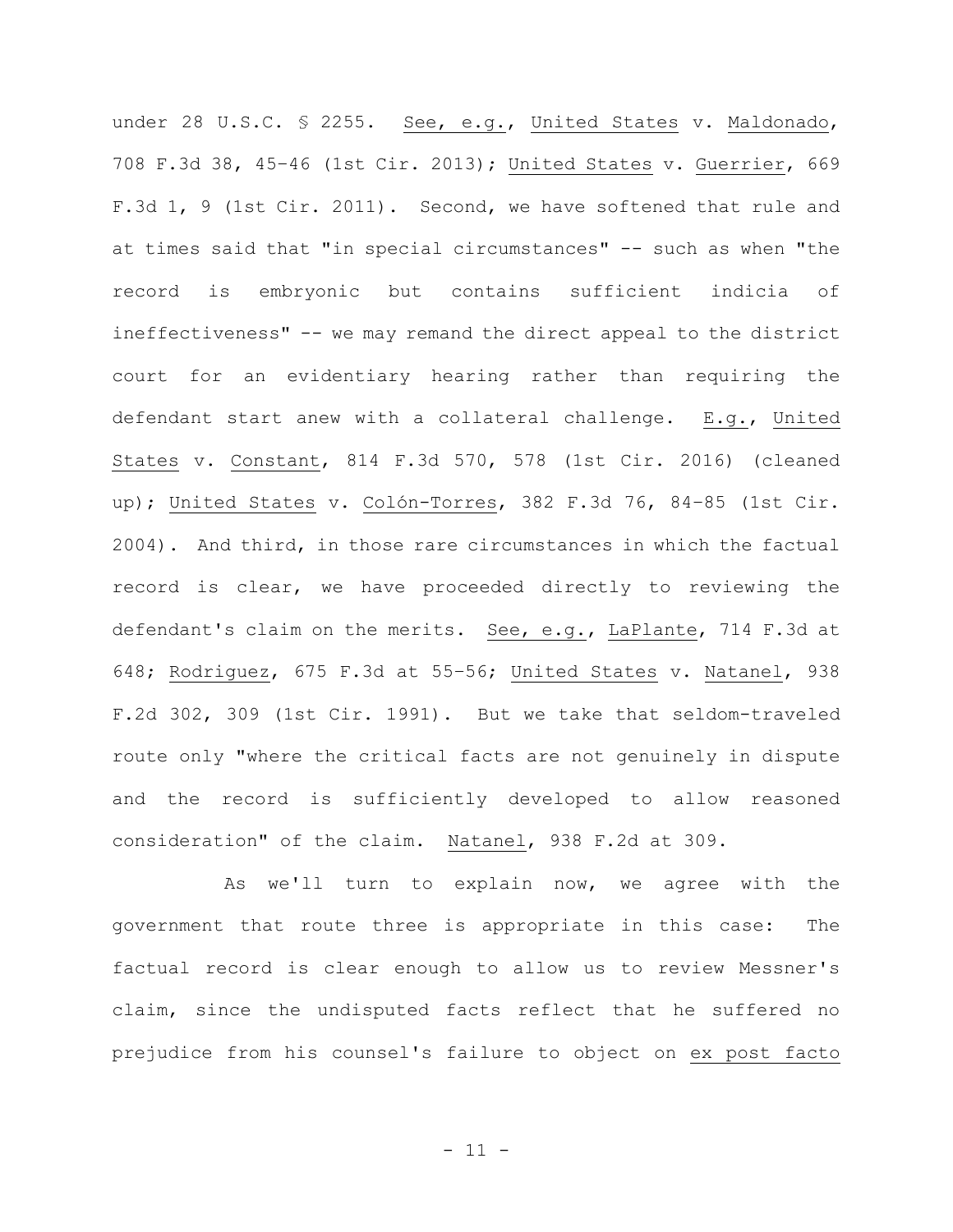grounds to the sexual-abuse-of-a-toddler enhancement.6 And because Messner has not shown a reasonable probability of prejudice, we take our judicial superiors' advice to jump directly to that prong, see Strickland, 466 U.S. at 697, and accordingly need not decide whether counsel's performance was constitutionally deficient.<sup>7</sup>

Again, to show prejudice, Messner has to show that, had counsel objected on ex post facto grounds to the sexual-abuse-ofa-toddler enhancement, there is a reasonable probability he would have received a lesser sentence. See Grace, 367 F.3d at 37. But

<sup>7</sup> We note that prudent defense counsel should remain mindful of the Supreme Court's (and our) conclusion that -- generally -- "when a defendant is sentenced under Guidelines promulgated after he committed his criminal acts and the new version provides a higher applicable Guidelines sentencing range than the version in place at the time of the offense," then there is an ex post facto violation. Peugh v. United States, 569 U.S. 530, 533, 544 (2013); United States v. Mantha, 944 F.3d 352, 354 (1st Cir. 2019). And we emphasize the caveat "generally" because readers should also be mindful of potential exceptions to that rule. See, e.g., Mantha, 944 F.3d at 354–56 (detailing what Guidelines to apply when there are multiple related offenses spanning across different versions of the Guidelines).

<sup>6</sup> Although Messner contends the record is sufficient to determine he was prejudiced because of a higher-than-appropriate Guidelines range, he claims that we would need to engage in speculative factfinding to determine what would have happened had the government proposed to use an alternative enhancement and thus suggests a remand for factfinding on this prejudice prong. True, "the trial court, rather than the appellate court,  $\ldots$  is in the best position to assess whether [counsel]'s decision . . . resulted in prejudice to [the defendant]'s substantial rights." United States v. Ofray-Campos, 534 F.3d 1, 34 (1st Cir. 2008). But we may nonetheless review for prejudice on direct appeal where the facts are undisputed and the record lets us analyze the prejudice without the district court's generally helpful factual findings. See, e.g., LaPlante, 714 F.3d at 647–48, 650–51.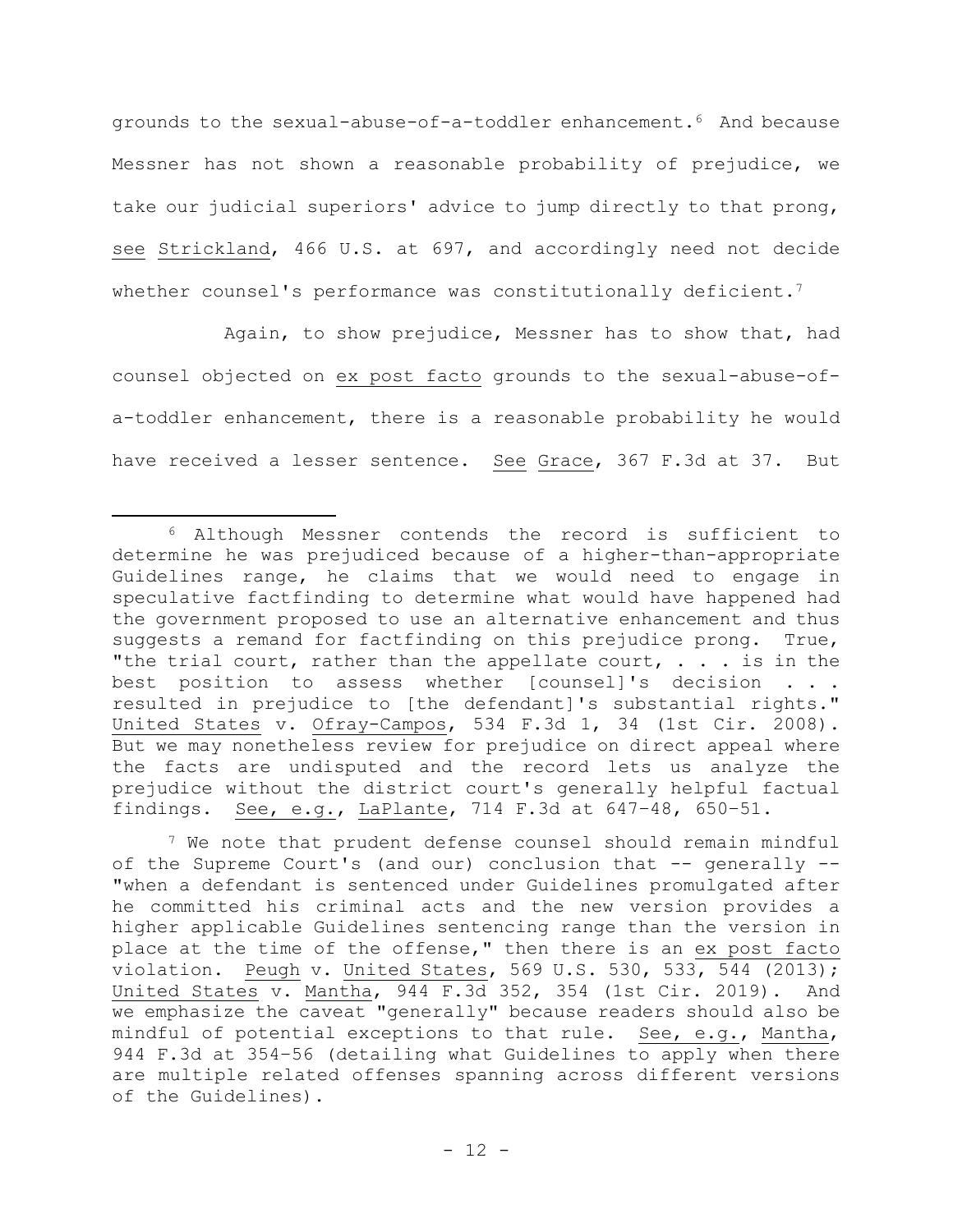had Messner made that ex post facto-based objection, he would've run face first into subparagraph (A) of the same enhancement. Subparagraph (A) provides for a four-level enhancement if "the offense involved material that portrays . . . sadistic or masochistic conduct or other depictions of violence." U.S.S.G. § 2G2.2(b)(4)(A) (2018). As the probation officer noted, one of Messner's photos depicted the penetration of a toddler's vagina by an adult male penis. And, as the probation officer observed, we held years ago that "images depicting the sexual penetration of young and prepubescent children by adult males" are sufficient to support the application of the sadistic-or-masochistic enhancement under  $\leq$  2G2.2(b)(4)(A). See United States v. Hoey, 508 F.3d 687, 691 (1st Cir. 2007). Messner does not contend there was a possible ex post facto challenge to be made to that provision, likely because it was clearly in effect at the time of the offense conduct here. See U.S.S.G. § 2G2.2(b)(4) (2016).

Messner contends, however, that it is not at all certain that the court would have applied the sadistic-or-masochistic enhancement as an alternative.

First, Messner believes that there was "no record evidence" that the photograph supporting the sexual-abuse-of-atoddler enhancement also could have supported the sadistic-ormasochistic enhancement. But the record reveals otherwise. According to the PSR (which the district court adopted), one

 $- 13 -$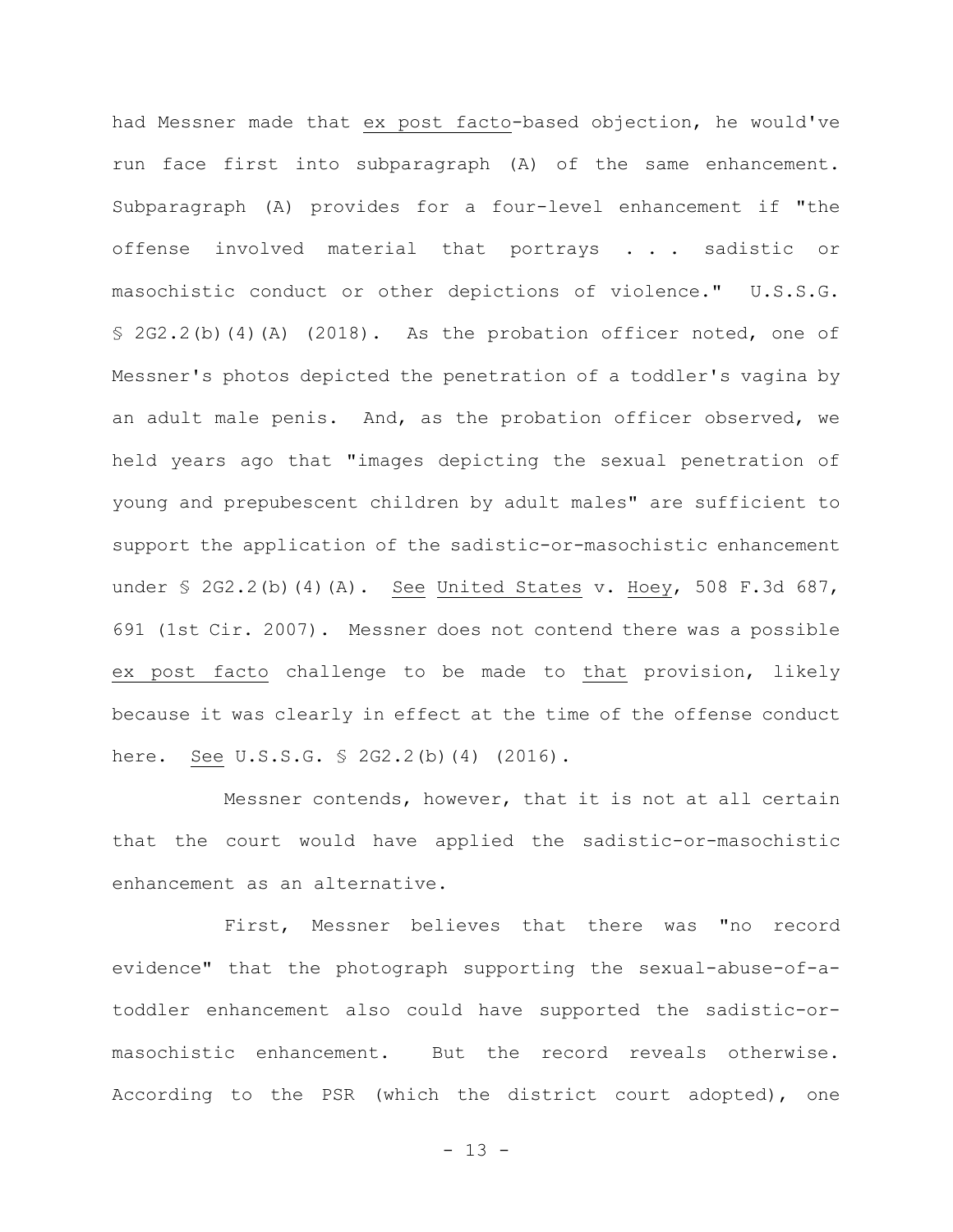photograph (as we just mentioned) "depicts an adult male penis penetrating the vagina of a toddler-aged female." Messner never objected to the description of that photograph below, allowing the court to rely on it as an undisputed fact of the case. See United States v. González, 857 F.3d 46, 61–62 (1st Cir. 2017); United States v. Orsini, 907 F.3d 115, 120 (1st Cir. 2018) ("[A] defendant who accepts the [PSR]'s configuration of the sentencing record can scarcely be heard to complain when the sentencing court uses those facts in making its findings." (cleaned up with new alterations added) (quoting United States v. Turbides-Leonardo, 468 F.3d 34, 38 (1st Cir. 2006))); see also Fed. R. Crim. P. 32(i)(3)(A) (sentencing courts "may accept any undisputed portion of the presentence report as a finding of fact"). $8$  What's more, Messner's second trial counsel conceded -- relying on the PSR's description of the photographs -- that the material here reflected the sexual abuse of a toddler. In other words, trial counsel at least agreed with probation's description that one photograph depicted a toddler, yet did not think to argue that the rest of the photo's description was inaccurate because it did not depict the sexual

<sup>8</sup> To be sure, Messner's first counsel objected to the fourlevel sexual-abuse-of-a-toddler enhancement on the ground that the material "did not portray the sexual abuse . . . or exploitation of an infant or toddler." But that objection referred the probation officer to the Guideline's application notes and made no factual qualms with the PSR's description of the photograph's contents.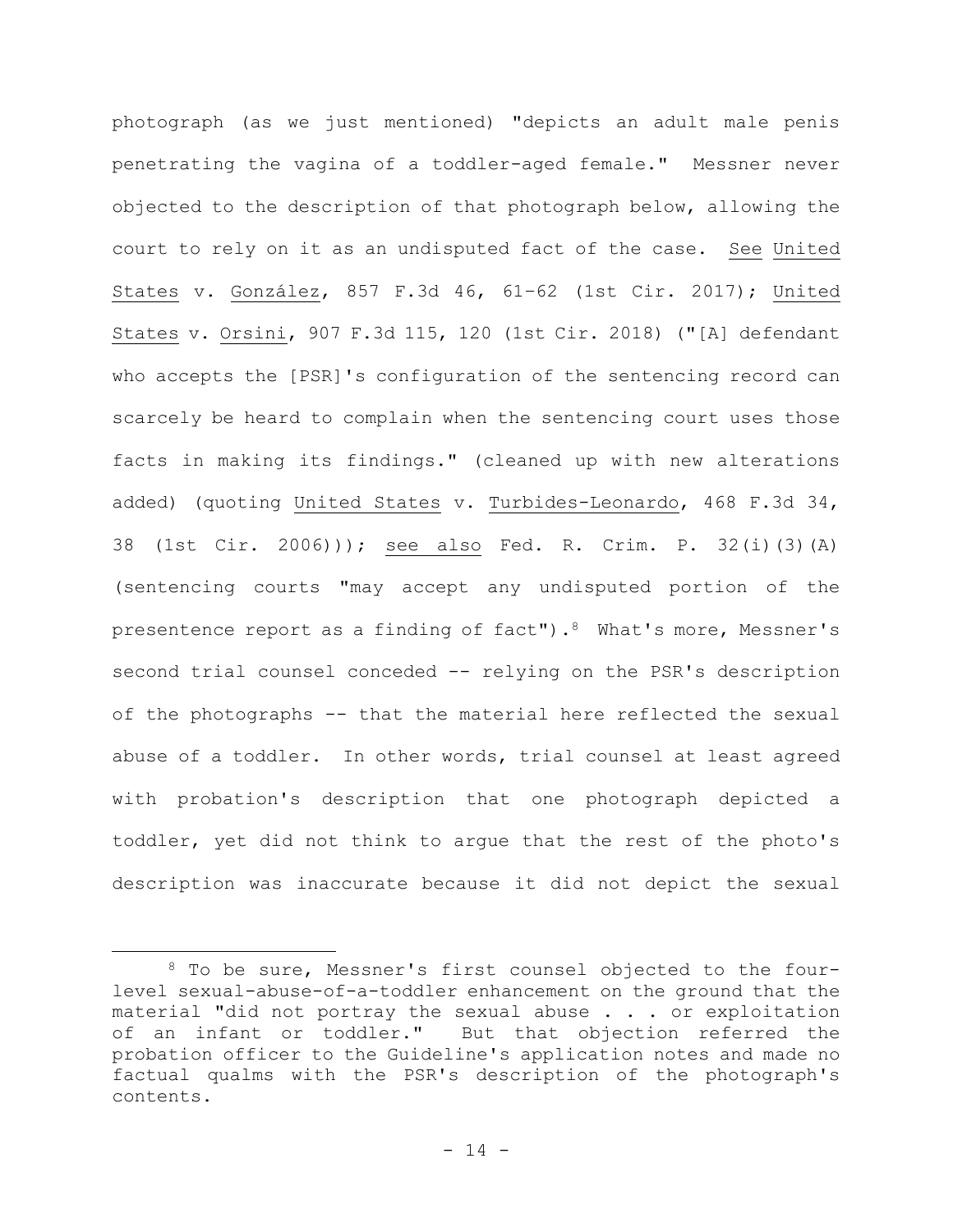penetration of a toddler. And, fatally, Messner does not contend that his counsel was constitutionally defective for failing to object to the PSR's factual description of the photograph. Based on that undisputed fact, Messner has not shown a reasonable probability that the court would have found that the sadistic-ormasochistic enhancement did not apply.

Next, Messner also avers that neither the PSR nor the government relied on the sadistic-or-masochistic enhancement below, so it was not before the court. But he again ignores the record. The probation officer's responses to Messner's objections were included as an addendum to the final version of the PSR, which made clear that the probation officer believed the  $\S$  2G2.2(b)(4) enhancement was appropriate because there was sadistic-ormasochistic material under Hoey. And the government's first sentencing memorandum explicitly argued that the "sexual abuse/exploitation of a toddler/sado-masochistic enhancement" applied because of the image depicting an adult male penis penetrating a toddler-aged girl's vagina.9 It is thus clear that

<sup>9</sup> Messner also slips a two-sentence argument into his brief that both of his trial counsel were ineffective for failing to object to what he calls the government's and probation officer's attempt to apply both of these alternative provisions of § 2G2.2(b)(4). Even if we were to assume that argument is not waived for lack of development, see Argencourt v. United States, 78 F.3d 14, 16 n.1 (1st Cir. 1996), and even if we were to assume that the government and the probation officer weren't just trying to show that the enhancement applied under either ground as opposed to both, this ineffectiveness claim suffers the same fate under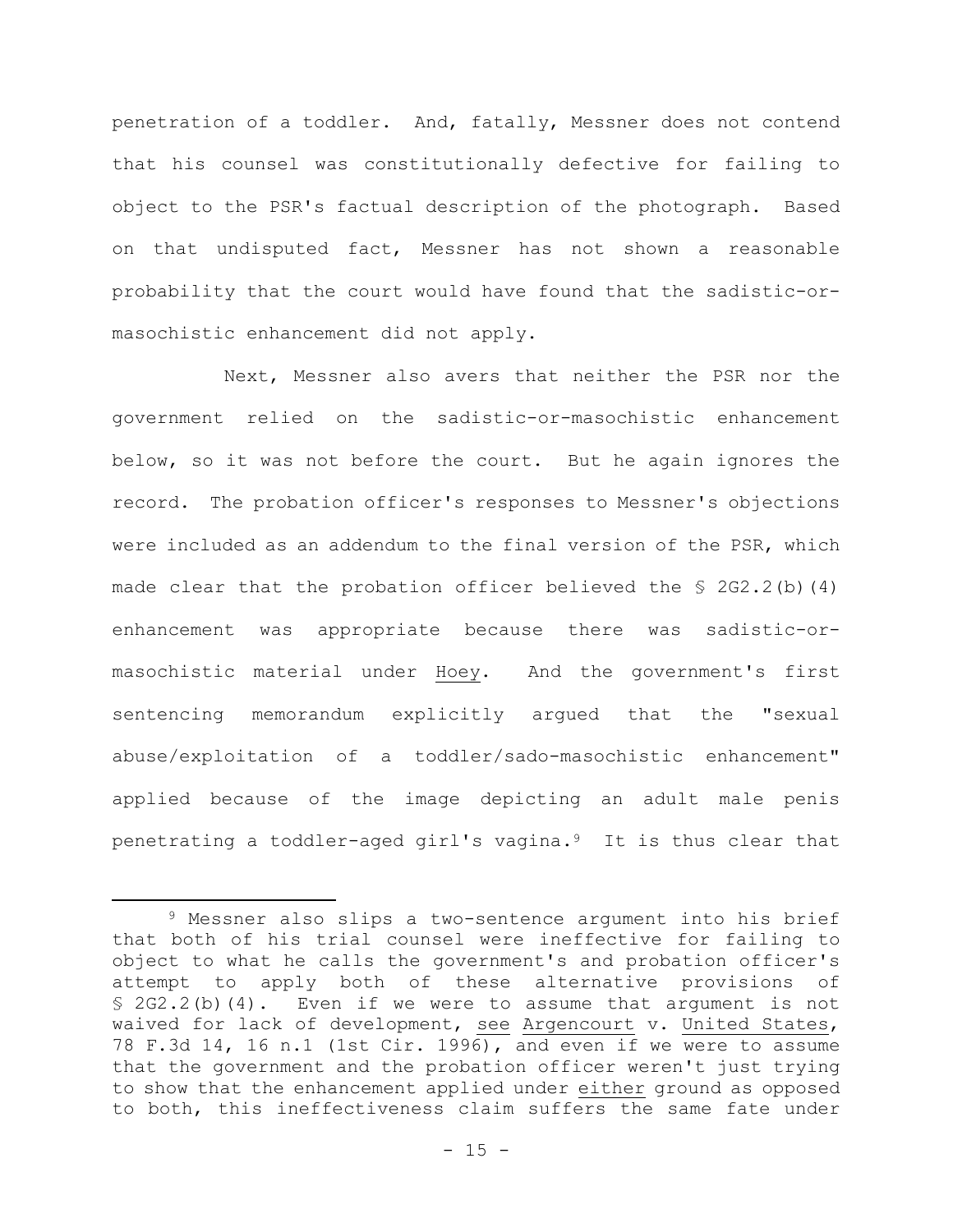both the probation officer and the government were on the same page: The § 2G2.2(b)(4) enhancement would apply under either subparagraph, and at the very least under the sadistic-ormasochistic paragraph.<sup>10</sup>

Finally, Messner contends that even if the enhancement applies, there is still a reasonable probability that his sentence would have been lower based on a store of arguments he could have made. He claims the district court may not have imposed a fourlevel enhancement based on a single image never produced to the court. But both of his trial counsel made that argument concerning a single image supporting the sexual-abuse-of-a-toddler

the prejudice prong because had Messner objected on that ground, it is still clear that the sadistic-or-masochistic enhancement would have applied on its own.

<sup>10</sup> Our no-prejudice conclusion is not inconsistent with our recent decision in United States v. Vélez-Vargas, 32 F.4th 12, 14– 15 (1st Cir. 2022). There, we did not permit the government on remand to seek a crime-of-violence enhancement based on a predicate felony different than the sole one advanced in the PSR below. Id. But there, the defendant had specifically objected to that predicate felony being used to support the enhancement, and the government did not submit alternative factual predicates in the face of that objection. See id. at 13–14. This case does not involve the failure to include additional factual predicates for the same enhancement in the face of an objection. Instead, it concerns a separate enhancement provision as an alternative to a provision the defendant conceded applied. And to be clear, the government here did cover alternatives -- its original sentencing memo argued the sadistic-or-masochistic enhancement would also apply, aligning with the probation officer's similar understanding. Messner's concession to the sexual-abuse-of-atoddler enhancement left the government no reason to debate at length the alternative, equally applicable enhancement.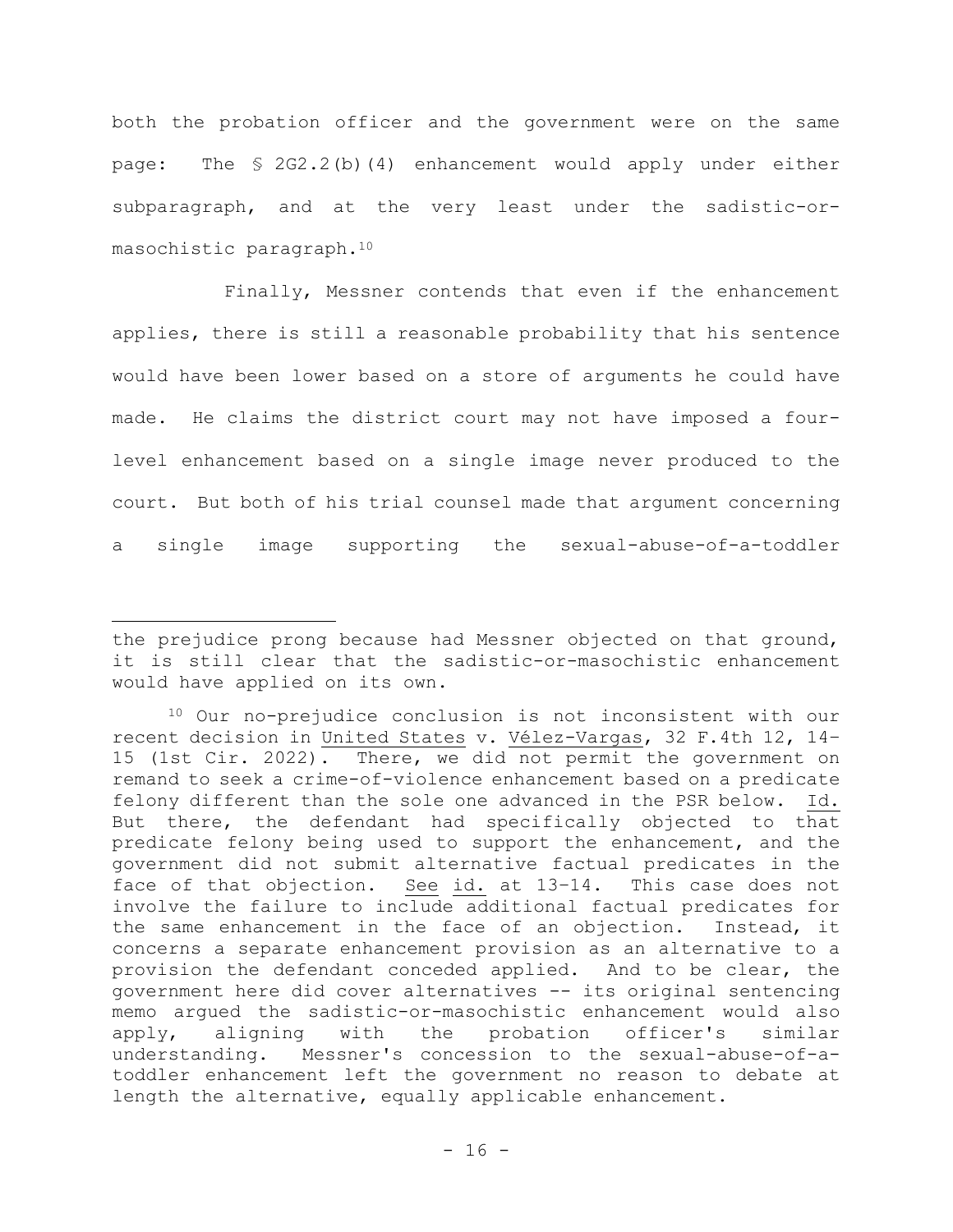enhancement, and the district court adopted the PSR's recommendation to apply that four-level enhancement based apparently on a single image never produced to the court.<sup>11</sup> Continuing, he claims that defense counsel could have argued the four-level enhancement was too harsh since the image was carved from the non-accessible portion of the laptop's hard-drive.<sup>12</sup> But all the images described in the PSR, and the one used to justify the sexual-abuse-of-a-toddler enhancement, were also carved, and the district court was aware of Messner's position that carved photographs should bear less weight, yet still varied downward only two points. Wrapping up, Messner claims counsel could have argued that there was no evidence that the victim's age was apparent from the face of the image and that he made no admissions or agreements about the image's contents. But, of course and to repeat, Messner failed to object to the PSR's description of the image's contents, and his counsel even conceded that the material here reflected the sexual abuse of a "toddler." And, again,

<sup>&</sup>lt;sup>11</sup> Although Messner contends the images were never produced to the court, we note that nothing in the record makes clear one way or the other if the district court reviewed the images referenced in the PSR.

<sup>12</sup> "Carved" data refers to a forensic data-mining technique in which tech-savvy agents can recover deleted files still existing somewhere in the bowels of a computer's hard drive not readily accessible to those without the technological know-how. See United States v. Davis, 859 F.3d 429, 433 (7th Cir. 2017) (recounting expert testimony on this subject).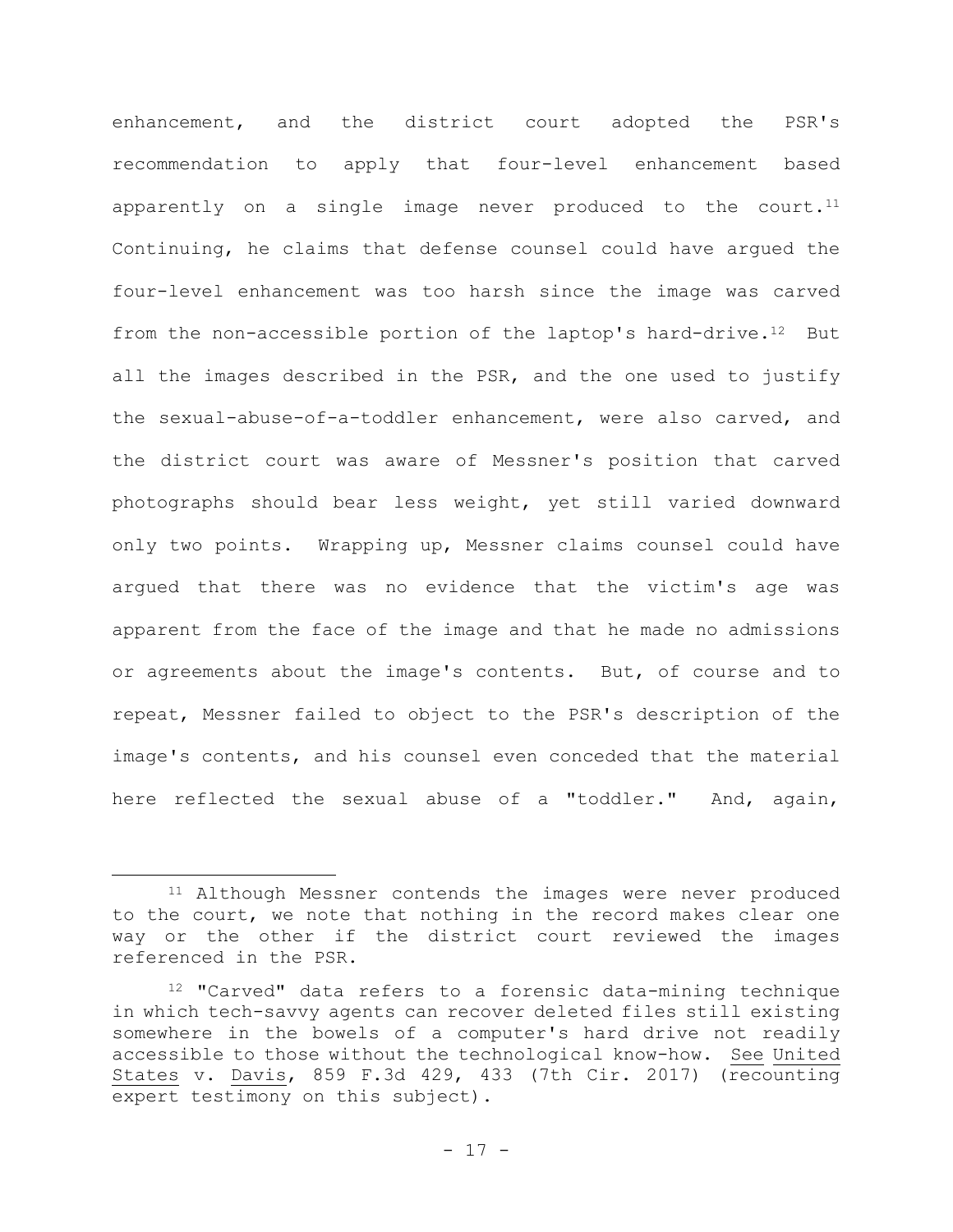although Messner perhaps rightly contends his counsel was ineffective in not lodging a constitutional objection to the sexual-abuse-of-a-toddler enhancement, he makes no averment here that his counsel was likewise ineffective in failing to object to the factual accuracy of the PSR's description of the photograph.<sup>13</sup> Nor, for that matter, does Messner even suggest the description was inaccurate.

So, the problem for Messner is that the court was already aware of those additional arguments. Yet, clearly unpersuaded by them, the court still applied the four-level enhancement. Indeed, the two-level variance the court gave was not based on any issue

<sup>&</sup>lt;sup>13</sup> At oral argument, Messner contended that his trial counsel had no incentive to object to the photograph's description because the government could have then just substituted any number of photographs that depicted a toddler to suffice for the sexualabuse-of-a-toddler provision alone. But we fail to see how counsel was not incentivized to object to a supposedly inaccurate description of a photograph at the center of the crime and the largest Guidelines enhancement. It is not at all clear how defense counsel would not be incentivized to make clear to the district court imposing sentence that the child pornography contained in the defendant's case was not actually as gruesome as the PSR described, particularly given our case law. See Hoey, 508 F.3d at 691 ("[I]mages depicting the sexual penetration of young and prepubescent children by adult males represent conduct sufficiently likely to involve pain such as to support a finding that it is inherently 'sadistic' or similarly 'violent' . . . ."). And given the probation officer's response that the photo justified the sadistic-or-masochistic enhancement and the government's similar reliance in its sentencing memo on the sadistic-ormasochistic enhancement, that certainly incentivized counsel to argue that the photo was not sadistic or masochistic. But even original trial counsel, who objected that the photo didn't depict the sexual abuse of a toddler, did not do that.